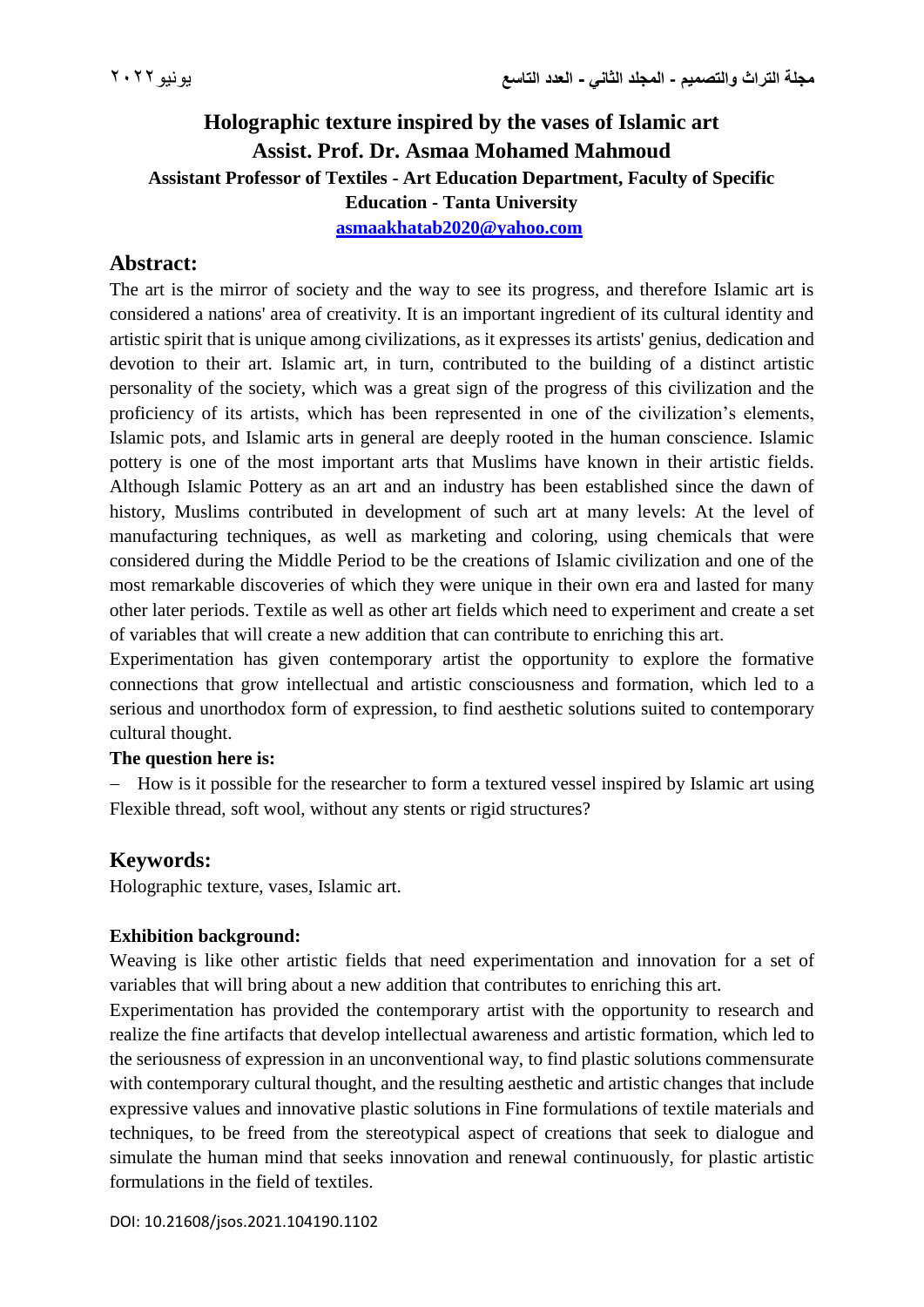It is worth mentioning that the realization of anthropomorphism in textile works has changed the familiar structure of textile work, which the eye used to see as flat and soft, and what we see now is that the textile work has become solid and lofty, defying soft materials, influenced by modern artistic trends to express the artistic values of the holographic with real dimensions. As a result of the scientific and technological progress in the selection of materials and tools, the weaver artist in this era has exciting material tools and media available for artistic expression, so the artist's plastic abilities are liberated to express the feelings in his mind away from the limits imposed by the traditional materials of weaving. He started choosing what suits him of materials or trying to solve the problems he faces by having alternatives to the usual weaving methods.

In the field of experimentation with materials, the artist often has special preferences for the materials he uses in expression, and when he determines the materials he also determines the appropriate techniques or appropriate formation methods to subject them to expression.

The stereotype is the three-dimensional shape or form that exists in the voids of the space, and is characterized by interactive relationships with all its types (such as the permeable space, the surrounding space, and the permeated space).

### **The philosophical thought of the exhibition:**

The idea of the exhibition is based on experimentation to create textile models inspired by the vessels of Islamic art. The researcher was inspired by this idea from the methods of forming pots, where she began to think about trying to find a solution to transform the material of soft threads into a material that can be directly woven and formed into a stereoscopic in the form of a pot without the need for any solid medium as a support or to build on it.

But the question is:

- How can the researcher be able to form a textile model in the form of a vase inspired by Islamic art vessels using flexible and soft industrial threads, without using any solid supports or structures?

#### **To answer this question:**

The researcher chooses the shape of the pot that she wants to form, and the formation is by choosing the appropriate colors, and the raw materials used in the implementation are the raw material of industrial wool.

The tissue structure consists of the base of the vessel, then the body of the vessel, and then the mouth. The container is empty from the inside and does not have any supports or steel structures, as the building is self-contained.

After the researcher weaves the base, then she begins to weave the body of the pot, and treat it in several stages to harden it and make it more solid, then weave the nozzle and finish it well.

## **Objectives of the exhibition:**

The exhibition aims to:

1. Forming textile models inspired by the vessels of Islamic art.

2. Deviation from the ordinary in the form of the stereoscopic (woven vessel).

3. Introducing non-traditional weaving methods that can be implemented using traditional weaving methods.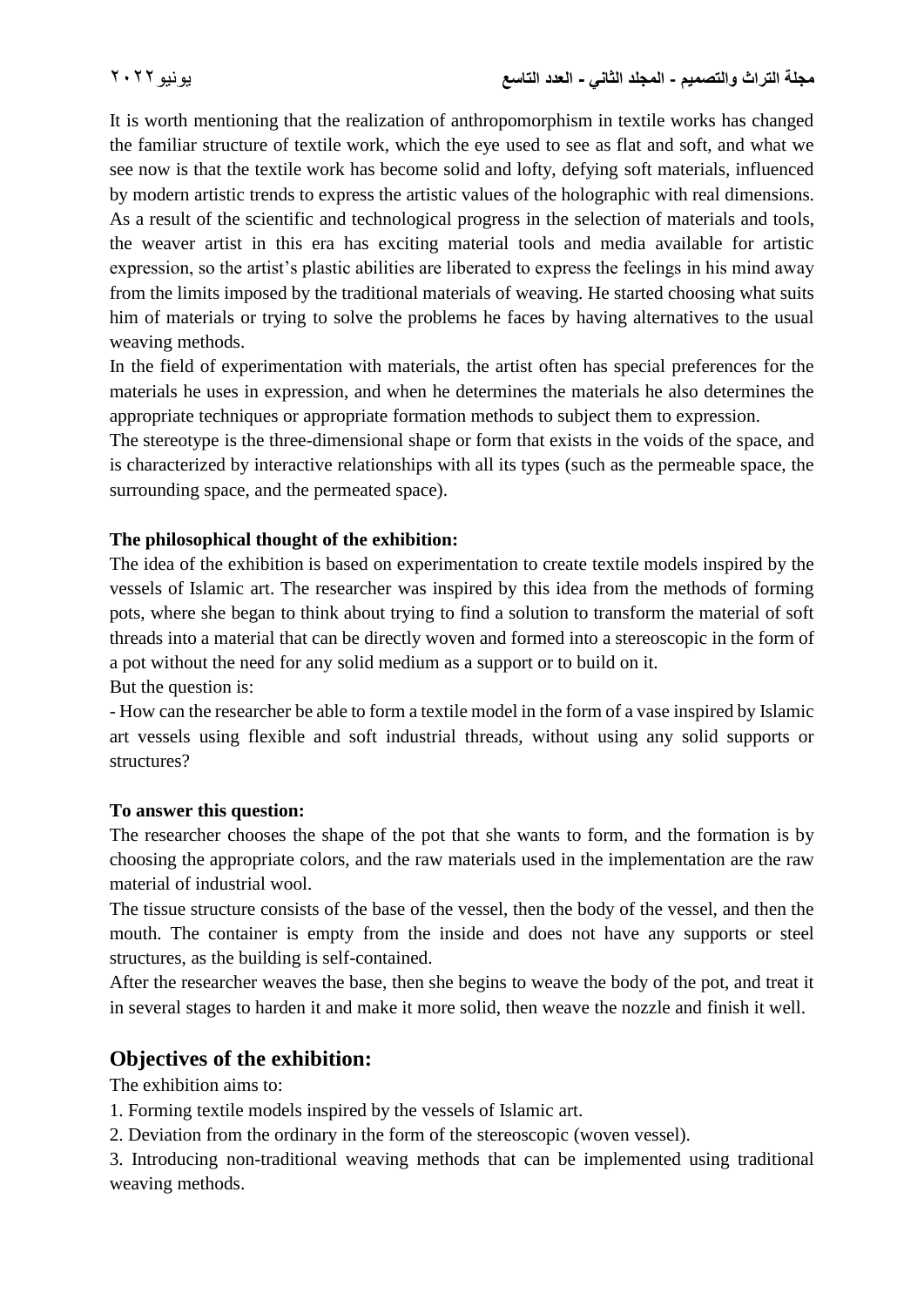#### **Importance of the exhibition:**

1. Finding new approaches to stereoscopic histology.

2. Linking the textile field with other artistic fields, may add new artistic and plastic values that make the field richer and more extensive.

#### **Exhibition hypotheses:**

The exhibition assumes that:

1. Textile models inspired by the vessels of Islamic art can be formed.

2. It is possible to deviate from the usual form of the hologram.

3. The formation methods of the textile work can be linked to the shapes of vessels in Islamic art.

4. The researcher's findings can be used to enrich the field of stereoscopic tissue.

## **Exhibition limits:**

### **The exhibition is limited to:**

1. Using the direct weaving method without using a loom.

2. The material used in weaving is synthetic wool.

3. The executed textile models are inspired by the utensils of Islamic art.

4. Using a material that makes the textile work hard (transparent glue).

5. The researcher used the histological structure of gentlemen 1/1, the histological structure of bee hives, the sumac method, and the tapestry method.

### **Terminology:**

Holographic texture

"It is that visible and tangible entity from all its sides in a complete rotation that represents a realistic space in the void, and the internal spaces form a relationship between the parts of composition, and the external void is occupied by a group of integrated plastic relations" (Mustafa, p. 263).

"It is the shape that has a volume with three visible and perceptible dimensions and occupies a space in the void, and has a mass that gives a distinct entity to the volume" (Scott, p. 150).

## **Exhibition methodology:**

The exhibition follows the descriptive analytical method in the theoretical framework, and the experimental method in the applied framework of the exhibition (the researcher's subjective experience).

## **Experiment results:**

From the idea of this exhibition, the researcher reached many results, the most important of which are:

1) The importance of linking technical fields to each other, and benefiting from them to enrich the technical field in general.

2) Providing the field of hand textiles with a new thought that enriched the textile field.